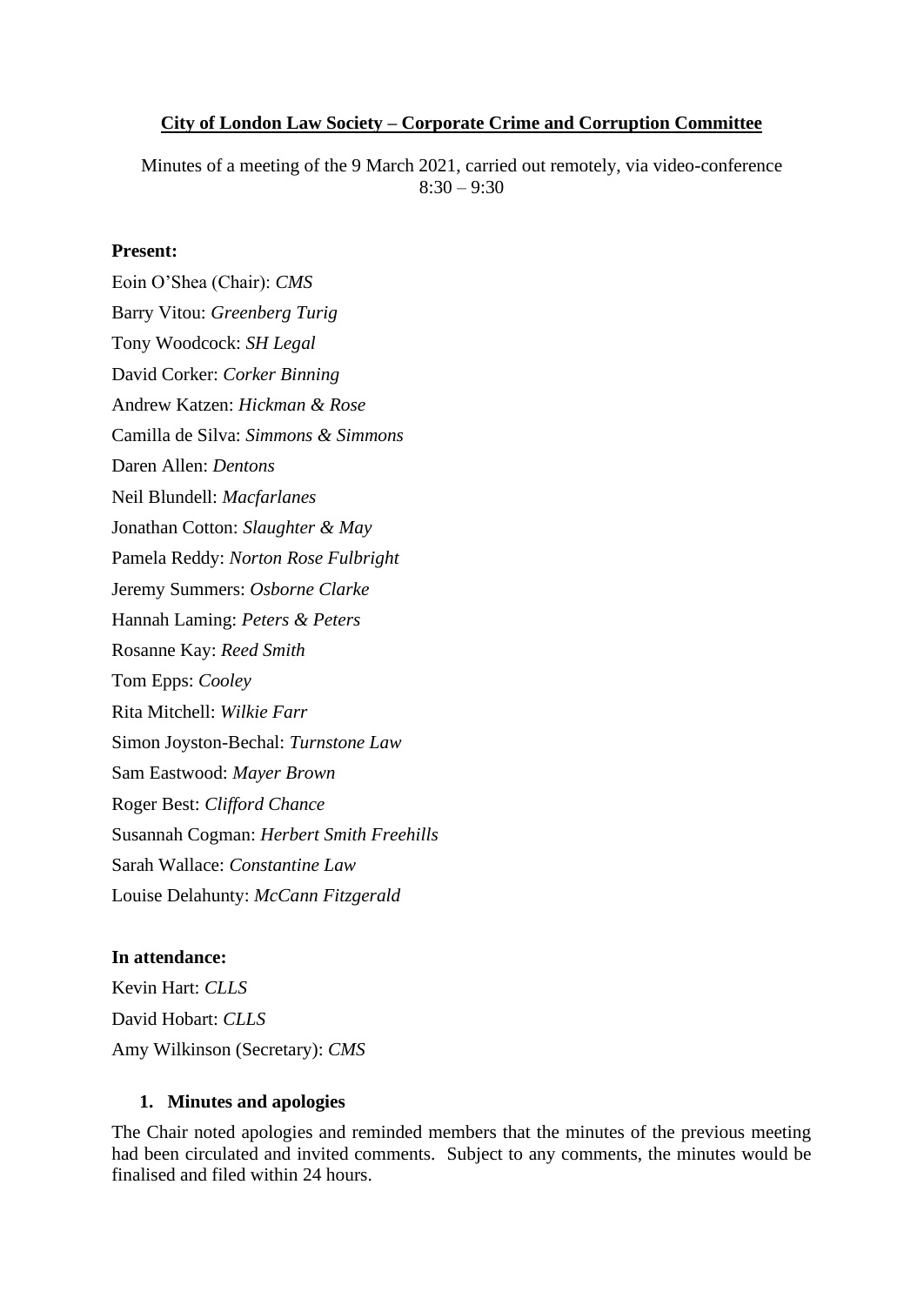## **2. Welcome to new members**

The Chair welcomed new members, Rita Mitchell of Wilkie Farr and Rosanne Kay of Reed Smith.

## **3. Pre-interview disclosure and interview practices**

Members discussed their recent experiences of interviews with law enforcement agencies, including experiences of interviews conducted remotely by a foreign prosecutor and the FCA.

The Chair provided an update on his discussions with the SFO on pre-interview disclosure and undertakings since the last meeting. He explained that he continued to contact the SFO with a view to setting up a meeting and would report back once this had been scheduled.

# **4. Practice and legal updates**

Barry Vitou provided detailed insight into the recent Supreme Court ruling on *KBR Inc*., which confirmed certain territorial limits on S. 2 notices issued by the SFO. There was a wider discussion among members.

Members also discussed their recent experiences in relation to cash restraint/account freezing matters, including of trying to persuade magistrates to allow an overseas client to appear as a witness via video-link and the use of remote hearings more generally in cash restraint/account freezing cases.

There was a brief discussion of the conviction of an individual defendant in the Unaoil investigation.

# **5. Consultations and legislation**

The Chair noted that he had yet to hear anything from the Law Commission in respect of their review of the law on corporate criminal liability.

The Chair mentioned that he had been asked to join a working group on privilege by the Law Society, which would be looking at updating relevant guidance to the profession on the issue.

Hannah Laming explained that the Justice Select Committee had recently published a report on private prosecutions, which sought to restrict fee recovery. Hannah agreed to circulate a link to the published report after the meeting.

#### **6. Future guest speakers**

The Chair confirmed he had reached out to several contacts following suggestions by committee members made during the last meeting.

Other potential speakers from government and private practice were discussed.